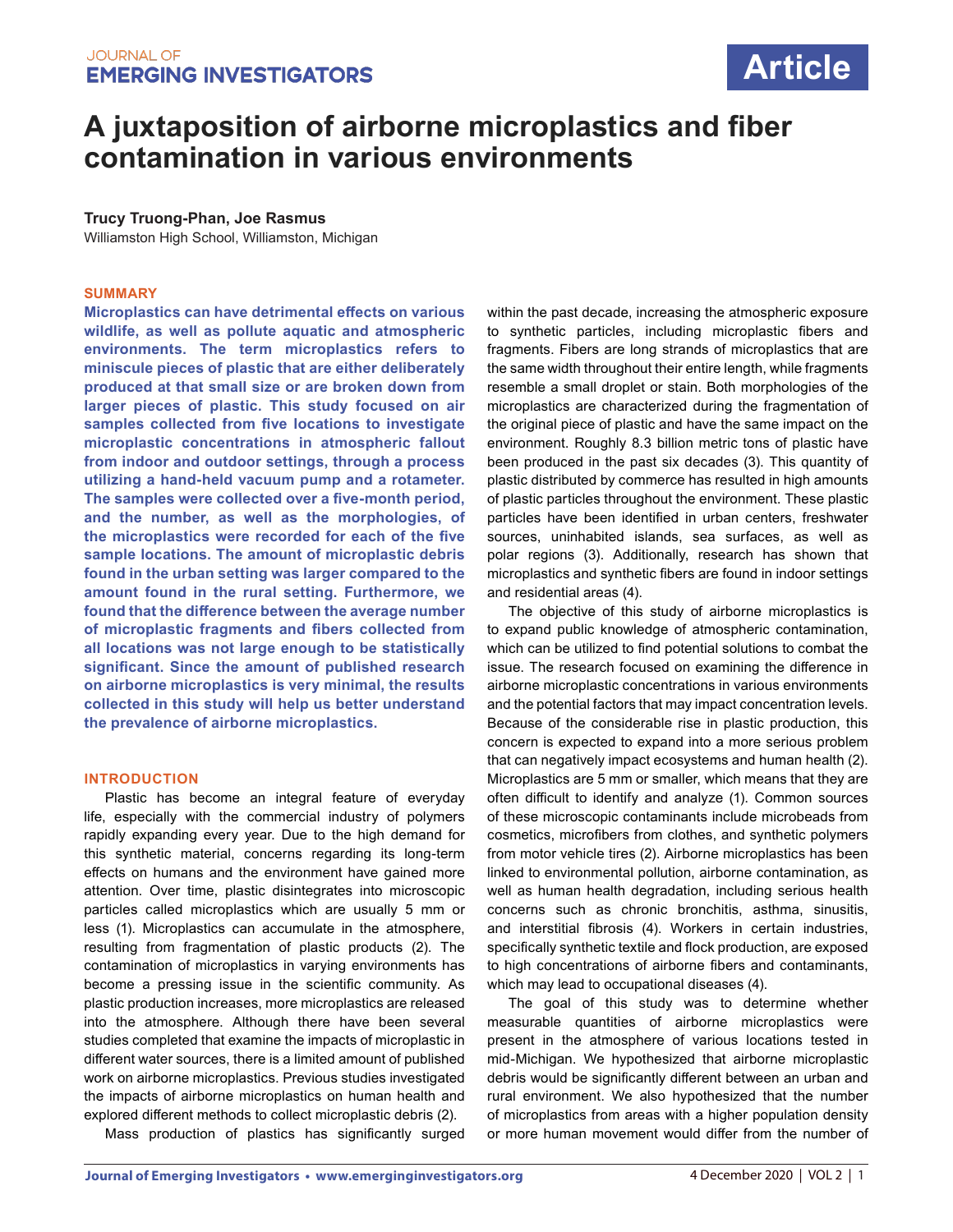microplastics from areas with less movement and people. Airborne microplastic accumulation may be primarily driven by human activity, industrial debris, motor vehicle pollution, and synthetic fibers from clothes dryer discharge (3). All four of these can be sourced and found outdoors. Our data provides evidence to support the claim that the number of microplastics from the atmosphere of the urban location was statistically different to those from the rural location. Furthermore, the results showed that the hallway compared to the lunchroom concentrations, as well as the lunchroom compared to the research classroom concentrations, were not statistically different. Comparing the collected microplastics from the locations to each other provided insight into the varying levels of airborne contamination in different regions.

#### **RESULTS**

We examined the concentrations of airborne microplastics by collecting numerous air samples from each location selected and calculating the microplastics per cubic meter in the air samples. At least four samples were collected from each location to investigate the varying quantities of airborne microplastics. We used a handheld vacuum that is attached to a Buchner funnel, which is equipped with Whatman filter paper, to collect air particles. Additionally, air flow rate, the amount of air being vacuumed into the funnel over time, was controlled using a rotameter. While analyzing each sample, the specific qualities of the microplastics were recorded, as well as the type of the microplastic (fiber or fragment).

We collected airborne microplastic samples from varying locations that associate with varying levels of human activity and movement. We selected a rural location to simulate an environment with reduced human and automobile traffic, while an urban location is selected to simulate an environment with high levels of human and automobile traffic. Furthermore, a high school classroom represented an area with low human activity, the lunchroom characterized an area with moderate human activity, and the performing arts hallway represents an area with high human activity (**Figure 1**). The raw number of microplastics on each filter was another key focus. A



**Figure 1. Map displaying the five different locations that were sampled.** The research classroom, the lunchroom and the performing arts hallway were all located within the same building.

| Table 1. Summary data of measured microplastics by site. |  |  |  |
|----------------------------------------------------------|--|--|--|
|----------------------------------------------------------|--|--|--|

| Sample Location                       | Sample Size | Mean                   | Median                 | Std. Dev.              |
|---------------------------------------|-------------|------------------------|------------------------|------------------------|
|                                       |             | MPs per m <sup>3</sup> | MPs per m <sup>1</sup> | MPs per m <sup>3</sup> |
| Research<br>Classroom                 | 4           | 5.1                    | 3.9                    | 3.5                    |
| Rural Location<br>(Lounsbury Rd.)     | 4           | 3.7                    | 3.4                    | 2.2                    |
| Urban Location<br>(W Oakland<br>Ave.) | 6           | 31.9                   | 25                     | 21.2                   |
| Lunchroom                             |             | 16.2                   | 16.2                   | 3.7                    |
| Performing Arts<br>Hallway            | 4           | 64.6                   | 62.4                   | 19.8                   |

Note: "MP" is the abbreviation for microplastics

condensed summary table comparing all five locations using the data collected for each sample is shown in **Table 1**.

For each location, four to six individual samples were collected, and every sample contained at least one cubic meter of filtered air. In total, 22 air samples were collected over the five-month period. After we examined and analyzed the samples, a 2-tailed Mann-Whitney U-test was used for the four hypotheses (5). This was done by dividing the original alpha value of 0.05 by three, which was the number of comparisons being made. Therefore, the adjusted alpha value for the three hypotheses comparing microplastics between each location was 0.017; a result was considered statistically significant if the *p*-value was found to be less than 0.017. Next, we wanted to examine the average number of microplastic fragments from all locations versus the average number of microplastic fibers from all locations. Since this hypothesis was evaluated independently, the alpha value remaining was 0.05.

Using the air filtering setup described previously, samples were collected from urban and rural locations (**Figures 2 and 3**). We found that the airborne microplastic concentration was significantly higher in urban samples (Mann Whitney U, 2 tailed; urban  $n = 6$ ; rural area  $n = 4$ ;  $p = 0.0095$ ). The number of total microplastics collected in the urban samples greatly outnumbered the total number of microplastics from the rural





**Figure 2. Microplastic fragments and fibers found across the urban location samples (C1-C6).** The moving average and error bars (estimated error) are displayed.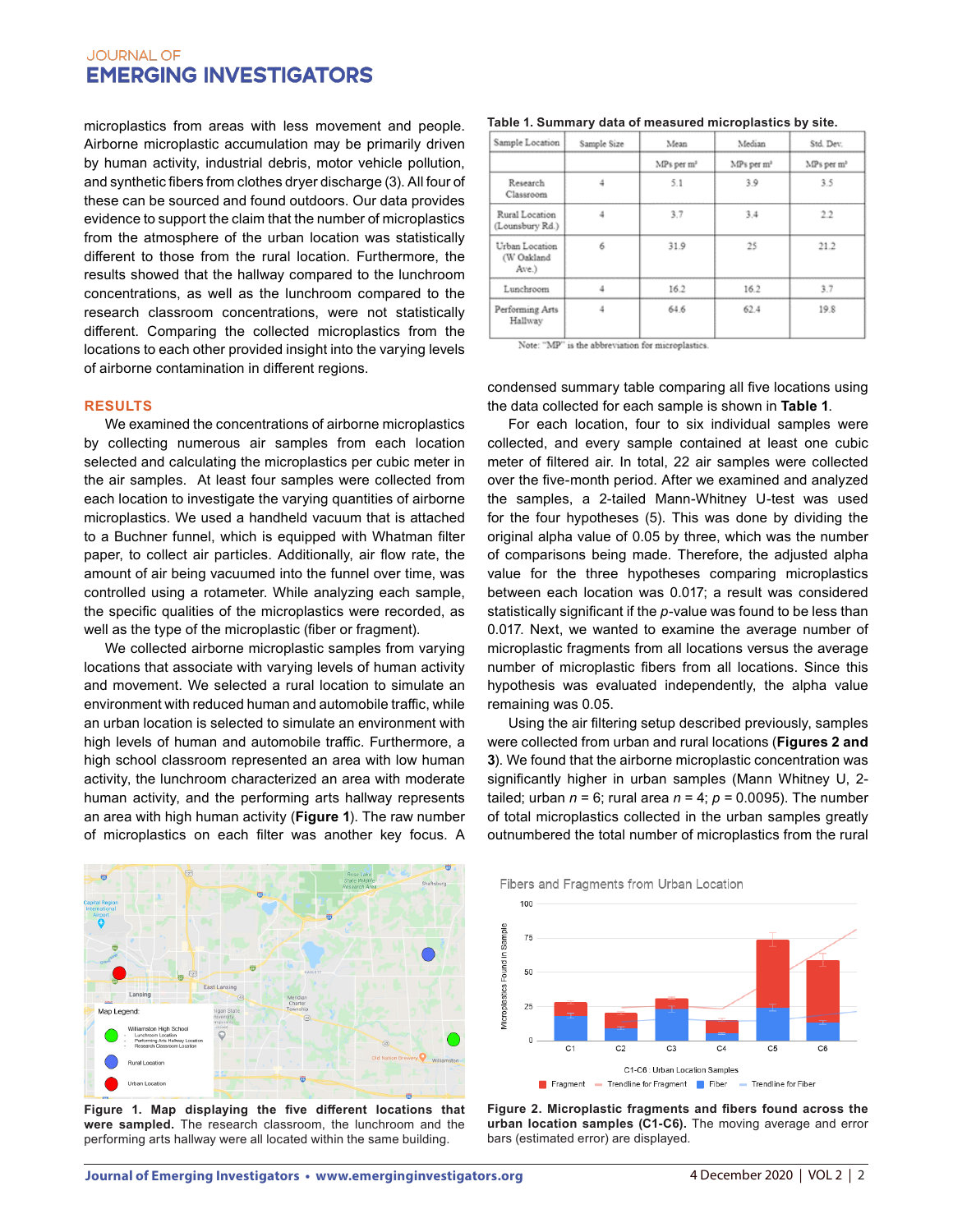100 Vicroplastics Found in Sample 75 50  $25$ B4 B1-B4 : Rural Location Samples Figure 1 Fragmnet - Trendline for Fragmnet Fiber - Trendline for Fiber

Fibers and Fragments from Rural Location



samples. The raw data showed how these two locations varied immensely, in regard to airborne microplastics concentrations.

We wanted to examine an environment that could simulate a high and moderate traffic level. The Williamston High School performing arts hallway and the lunchroom, respectively, were the locations utilized to collect the data (**Figures 4 and 5**). The difference between the amount of microplastics per cubic meter in a hallway sample was not significantly different than that of the lunchroom (Mann Whitney U, 2- tailed; hallway *n* = 4; lunchroom *n* = 4; *p* = 0.0286).

The lunchroom simulated a location with moderate traffic, while the research classroom simulated a location with low traffic (**Figure 5 and 6**). We did not observe a significant difference between the amount of microplastic debris collected from the lunchroom air compared to the classroom air (Mann Whitney U, 2- tailed; lunchroom *n* = 4; classroom *n*   $= 4$ ;  $p = 0.0286$ ).

Lastly, we sought to compare the average number of microplastic fragments and microplastic fibers from all locations (**Table 1**). There was no significant difference between the average number of microplastic fragments Fibers and Fragments from Performing Arts Hallway Location



**Figure 4. Microplastic fragments and fibers found across the performing arts hallway samples (E1-E4).** The moving average and error bars are displayed.

versus fibers across all sample locations (Mann Whitney U, 2- tailed; fibers *n* = 5; fragments *n* = 5; *p* = 1.000).

#### **DISCUSSION**

100

The samples collected during this experiment yielded varying results regarding the comparison of airborne microplastics in multiple locations. The data showed that the concentration of microplastics per cubic meter of air from the urban location was not equal to the microplastics per cubic meter of air from the rural location. The number of airborne microplastics collected from the urban area had higher concentrations compared to those of rural areas. The data indicated that the difference between the microplastics per cubic meter of air from the performing arts hallway compared to the lunchroom, as well as the difference between the microplastics from the lunchroom and research classroom, were both too small to be considered statistically significant. Additionally, we found that there was insufficient evidence to support the hypothesis that the average concentration of fragments versus fibers across all locations were different from each other.



The samples were collected at each different location

Microplastics Found in Sample  $75$ 50 25  $\circ$ A1  $A<sub>2</sub>$ A<sub>3</sub> A1-A4 : Research Classroom Samples Fragment - Trendline for Fragment Fiber - Trendline for Fiber

Fibers and Fragments from Research Classroom Location

**Figure 5. Microplastic fragments and fibers found across the lunchroom location samples (D1-D4).** The moving average and error bars are displayed.

**Figure 6. Microplastic fragments and fibers found across the research classroom samples (A1-A4).** The moving average and error bars are displayed.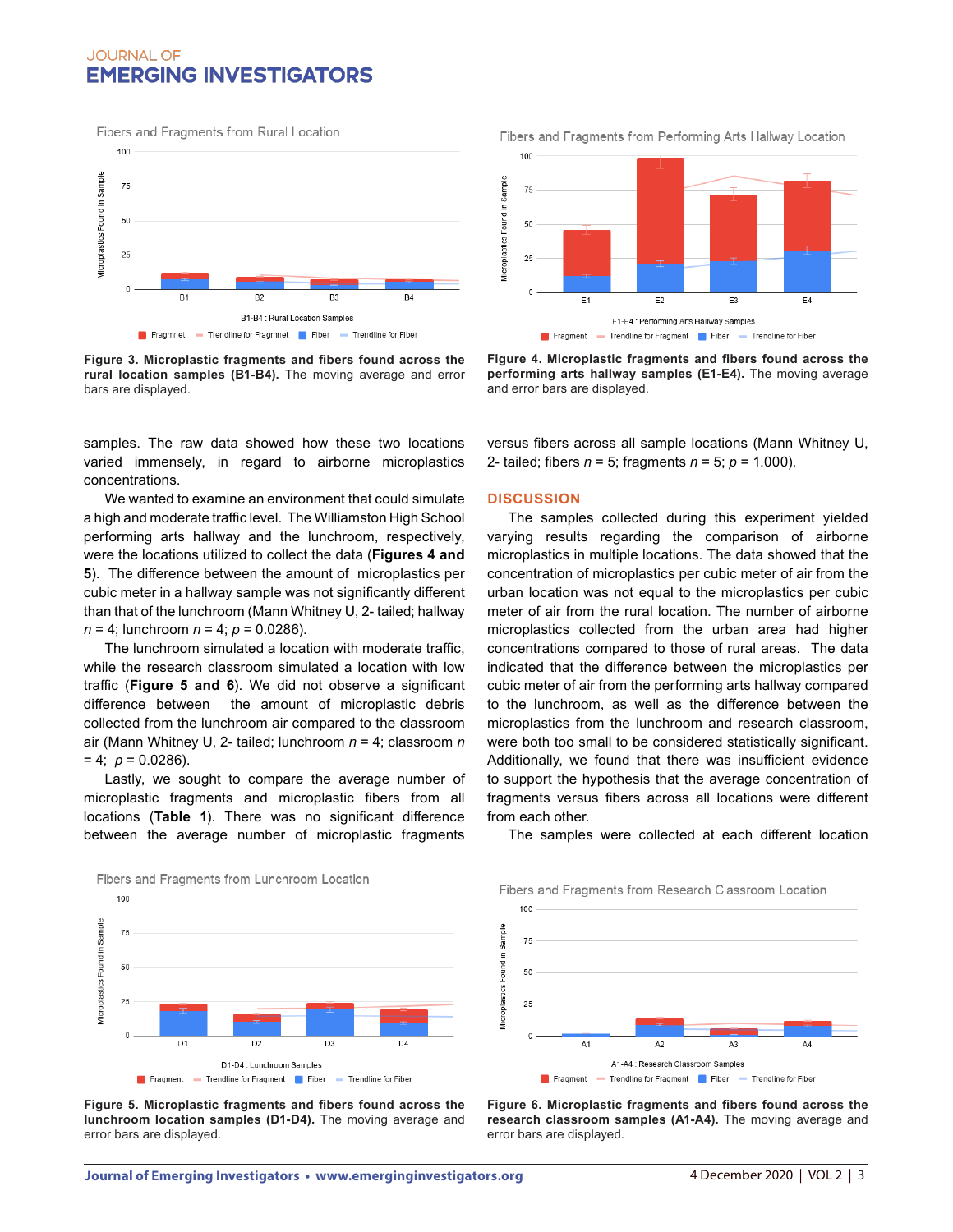on different days due to time restrictions. This was a key limitation in the study because the varying conditions, such as weather, that each collection date could have an impact on the quantity of microplastics. Another limitation that was encountered during this experiment was how samples that were collected for the urban and rural location had more exposure time to factors that could confound the results. Since these were the two locations that were away from the high school and research room where the data was analyzed, the filter paper had to be transferred outside of the building with glass microscopes slides. During this process, the filters for the urban and rural samples had a higher risk of capturing microplastics from other sources of contamination.

The urban sample was collected with a setup facing W Oakland Avenue, a road that often experiences heavy traffic throughout the day. This location was selected to simulate a metropolitan area with high levels of human and automobile traffic. Cars and other motor vehicles often release microplastics pollutants through mechanical abrasions of the tires (2). Another factor to consider was that the location was next to a residential neighborhood. Since textiles and fabrics are known to release large quantities of microplastic fibers and fragments, clothes washers and dryers can impact the amount of fibers released into the air in certain areas. Previous research has shown that each garment may release approximately 1900 fibers per wash (3). Additionally, regarding the urban samples, the fluctuation in the number of microplastics, specifically fragments, could be due to the various dates and times in which the samples were collected. Samples C1, C2, C3 and C4 were collected on the same Sunday at various points of the day. Sample C5 was collected on a Friday at around 5 PM, and sample C6 was collected on a different Friday at around the same time. Samples C5 and C6 were collected during similar conditions and yielded similar results.

The rural sample was taken in Williamston, Michigan. The setup was facing Lounsbury Road, which did not receive much traffic. Additionally, the location was surrounded by farmland. This location was selected to mimic an agricultural area with low human and automobile traffic. These factors may have contributed to the difference in the number of microplastic debris in the urban and rural sample. The Mann-Whitney U-test gave evidence that the urban air sample contained significantly higher amounts of microplastics, compared to rural air samples (*p*-value = 0.0095). The urban location was in an area exposed to more factors that could potentially release more microplastics, as opposed to the rural sample, which did not get as much exposure to these elements.

The lunchroom samples were collected by a wall on the edge of the lunchroom in the school building, an area that a limited number of students walked through. On the contrary, the setup for the performing arts hallway was in an area that many students frequently walked through. Both locations had the setup placed on ground level. The number of microplastics in the performing arts hallway was not significantly different from the microplastics in the lunchroom (*p*-value = 0.0286). An interesting feature of the performing arts hallway samples was that they all contained many microplastics fragments compared to the other locations (**Figure 4**).

The performing arts hallway samples were the only ones to contain these concentrated fragments in small clusters throughout the filter paper. Heavy walking traffic, the height of the air collection setup from ground level, and different air ventilation patterns could possibly explain this difference. Additionally, since the sample was taken at ground level in an area with heavy human exposure, synthetic materials from shoes and fabric could also contribute to the explanation of the microplastic fragments. Even though the lunchroom sample was taken on ground level, there was little human movement.

With a *p-*value of 0.0286, we did not observe a difference in microplastics between the research classroom and the lunchroom. The classroom sample was collected along a wall of the room on a counter at approximately waist level. There were roughly ten students in the classroom during the times of the air collection. Students in the classroom were required to wear cotton lab coats, which prevented the transfer of microplastics from clothing into the air. Also, since the classroom air sample was taken on a counter, it was not directly exposed to foot movement, or the synthetic materials from shoes.

The goal of this research was to determine whether quantifiable values of airborne microplastics could be detected in varying outdoor and indoor locations. Previous studies have shown similar results regarding the presence of microplastics in the atmosphere. Specifically, one study discussed how the number of airborne microplastics found in an indoor environment will be dependent on the "lifestyle" of the residents and environment of the tested location (6). The conductors of that study concluded that humans are exposed to natural and synthetic fibers when indoors (6). Similarly, our data, collected from the three indoor locations, demonstrated how airborne microplastics can be found in areas with humans. The results of this study showed how human activity can have an impact on microplastic values too.

Although a few possibilities explaining variations in the numbers of microplastics for each location were explored, a limited amount of research has been done to support how these parameters could impact the airborne microplastics concentration. Since only four to six samples were collected per location, the results came from a limited sample size. Additionally, time to collect all the samples was limited, since the data collection period was cut short due to the COVID-19 pandemic.

Future research studies and experiments could focus on the sample intake location, specifically looking at how the floor level, the waist level and the head level could affect results. Another interesting aspect to explore is whether the temperature of the environment impacts the number of airborne microplastics collected. In addition, we recommend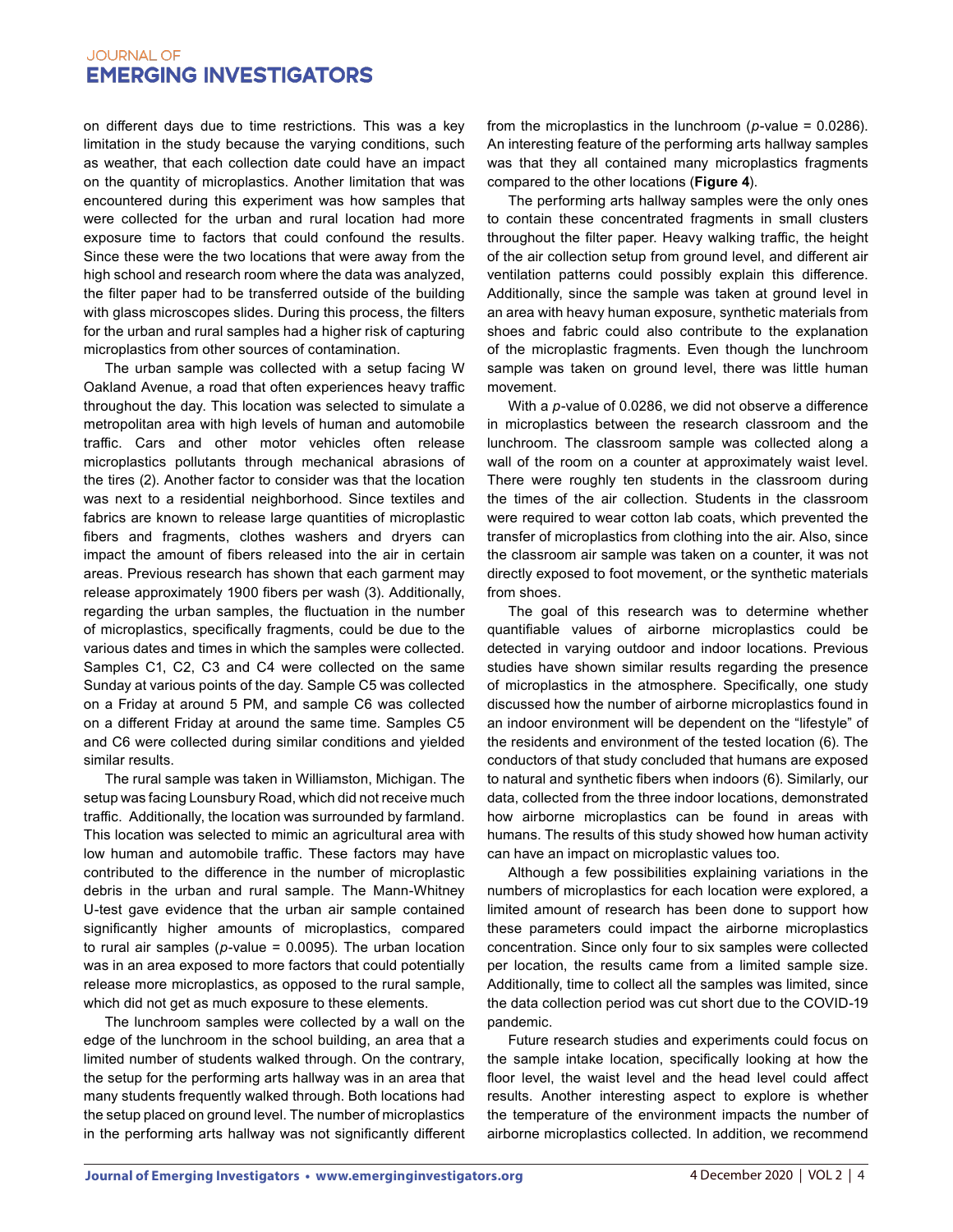measuring the specific lengths of microplastics detected, as well as whether they are fibers or fragments. Further research should use a larger sample size in terms of the number of air collections from each location. These suggestions will help determine the origin of the microplastics and can be applied to find possible solutions to combat this category of airborne pollution. Understanding the influx of airborne microplastics in various areas is a critical component in learning about the overall quality and conditions of the environment. The data compiled demonstrated how microplastics are currently present in various atmospheres and are more concentrated in certain areas. These findings can be utilized to find realistic measures to prevent the release of more plastic contaminants into the atmosphere. By looking at areas with higher concentrations and narrowing down the sources of this pollution, scientists and engineers can develop new technologies for essential items, such as automobile cars and clothes dryers that release lower amounts of plastic into the air. Although the findings of this experiment yield useful information in the understanding of airborne microplastic contamination, there is still a need for additional research to further the knowledge in this scientific area.

## **MATERIALS AND METHODS**

For each sample that was collected, a blank No. 1 Whatman filter paper (diameter of 42.5 mm) was first examined under the 10x microscope. A ⅛ inch grid was printed on each individual filter to easily quantify the number of microplastics examined. Looking at the filter prior to the air collection ensured that the microplastics that may have been on the filters beforehand were taken into account. To collect reliable samples, a PVC rotameter with a brass flow control valve and an EPR O-Ring was utilized. The rotameter was first mounted onto a retort stand. Using a piece of rubber tubing, a handheld vacuum was connected to the top outlet of the rotameter. The bottom outlet of the rotameter was connected to the outlet in a glass Buchner flask, using a piece of plastic tubing. A rubber bung was inserted at the top of the flask, and the Buchner funnel was placed firmly within the bung. The filter paper was then placed in the Buchner funnel (**Figure 7**). This setup allowed



**Figure 7. A schematic diagram of the air collection system involving the Buchner funnel, the rotameter and the vacuum pump.**

the suction from the vacuum to create a partial vacuum within the flask. When the vacuum was turned on, the suction was able to hold the filter paper in place, while also collecting the circulating air.

Previous research suggested that there was an average of 5-50 plastic particles found in one cubic meter of air (2). The rotameter was monitored to ensure it ran long enough to collect at least one cubic meter of air to have a reliable sample size. This was done by controlling the volumetric flow of the air collected through the Buchner funnel using the rotameter's valve, which then dictated how long to collect each independent sample. The duration time for all the samples collected ranged from 40-75 minutes. For each location, four to six samples were collected over different days and times to examine the overall numbers of microplastic particles per cubic meter of air. The number of samples that were collected for each location varied because time limitations impeded the ability to collect the same number of samples from each site. The samples were then taken back to the research room at Williamston High School and examined for air contamination on the filter under a 10x microscope. The filter papers were placed under the microscope and visually inspected. Each microplastic fiber or fragment was manually identified, counted, and recorded. Since the filter was examined before the air collection was taken place, we could accurately identify which were the new particles from the sample location.

Five independent locations were tested, which included both urban and rural settings, as well as indoor settings with minimal to heavy human interaction to simulate a low and high population density. The first air samples were taken from inside the research classrooms at Williamston High School on four different days, and each sample was examined independently. These collections spanned from late November to early December. The rural samples were collected from a classmate's house on Lounsbury Road in Williamston, which was surrounded by several large farm fields, over the span of four days in December of 2019. The vacuum was plugged in using an electrical outlet by the side of the house and collected each sample independently. Next, the urban air samples were collected from metropolitan downtown Lansing at St. Andrew Dung Lac Catholic church, located on Oakland Avenue in January to February of 2020.

Indoor samples taken in the lunchroom simulated an area with a low population density. These were collected over the range of two weeks in February of 2020 and occurred during the lunch period, approximately 11:15 AM to noon. The samples for the performing arts hallway took place during the same time of the day. These were collected in February and March of 2020. However, this sample location was by the entrance of the performing arts hallway. Band class took place during this time, which meant that many students walked past this area in the hallway to get to their class. These samples took into account the heavy human interaction and movement and simulated an area with a high population density.

Once all locations were sampled, analyzed, and recorded,